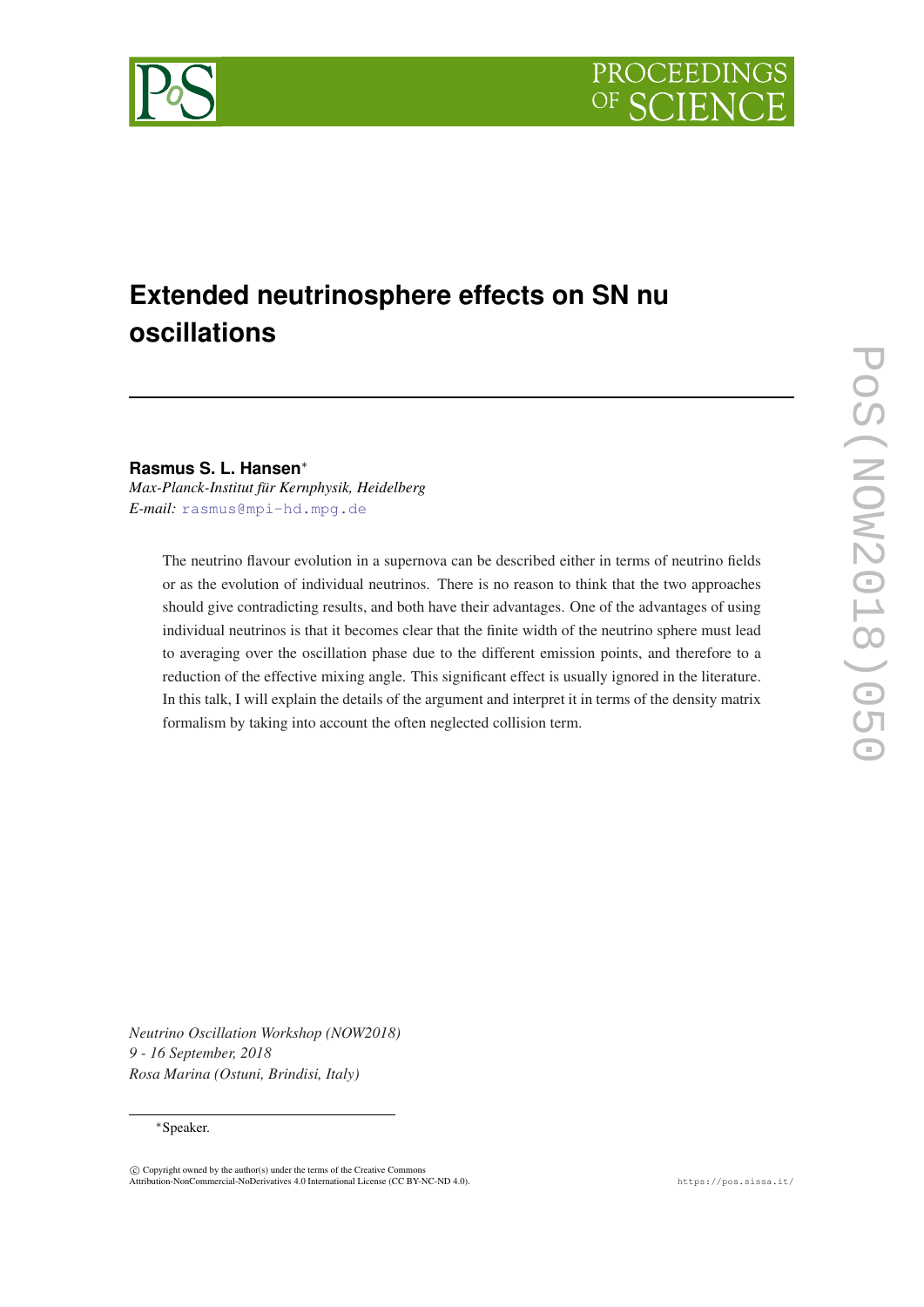# <span id="page-1-0"></span>1. Introduction

Core-collapse supernovae emit 99% of the released energy as neutrinos. Due to the weak interaction of the neutrinos, they are emitted at the centre of the supernova and free-stream through the outer layers. However, the neutrino flavour is affected by an MSW-like effect due to the changing background density and it has been known for more than a decade that a phenomenon called collective oscillations can lead to a significant flavour conversion as well.

Usually when treating collective oscillations, all neutrinos are assumed to be emitted from an infinitesimal sphere (note the recent exception [[1](#page-3-0)]). The argument is that only a very small amount of mixing occurs in the high density environment of the supernova core, so the flavour state is effectively "frozen" [\[2\]](#page-3-0). Although this is true in a certain sense, the finite extend of the neutrinosphere still has an effect on the flavour state emerging at the surface of the production region, and this effect will be briefly discussed in the following.

#### 2. Density matrix formalism

Mixing between electron neutrinos  $v_e$  and e.g. tau- neutrinos,  $v_\tau$  with a mass squared difference  $\Delta m^2$ , is described with the density matrix

$$
\rho = \begin{pmatrix} \rho_{ee} & \rho_{e\tau} \\ \rho_{\tau e} & \rho_{\tau\tau} \end{pmatrix},\tag{2.1}
$$

and the equations of motion (in absence of collisions) are

$$
i\dot{\rho} = [H, \rho], \qquad H = H_{\text{vacuum}} + H_{\text{matter}} + H_{\text{vv}}.
$$
 (2.2)

where the Hamiltonian describing the flavour evolution, *H* is divided in three parts with different origins. Collective oscillations are closely tied to the neutrino term which has the form

$$
H_{\rm vv} = \sqrt{2} G_F \int dp (\rho - \bar{\rho}). \tag{2.3}
$$

One of the most striking features of collective oscillations is that neutrinos with different energies oscillate together, a behaviour that is very much the opposite of what happens when the vacuum term dominates.

## 3. Linear equations and large conversion

One feature that can be noticed from Eq.  $(2.2)$  and  $(2.3)$  is that the individual neutrinos are following a linear equation of motion. This is obviously not true for the full system of coupled differential equations, but it is still interesting to see how much of the physics that can be captured by a linear set of equations.

Setting up the equations for a probe neutrino in a general background of neutrinos and matter [[3](#page-3-0)], we make the Ansatz that every large conversion can be described in terms of at least one of the following frameworks: *Resonance*: The diagonal of the Hamiltonian in a properly chosen frame is vanishing. *Adiabatic conversion*: Fast oscillations in both the diagonal and off-diagonal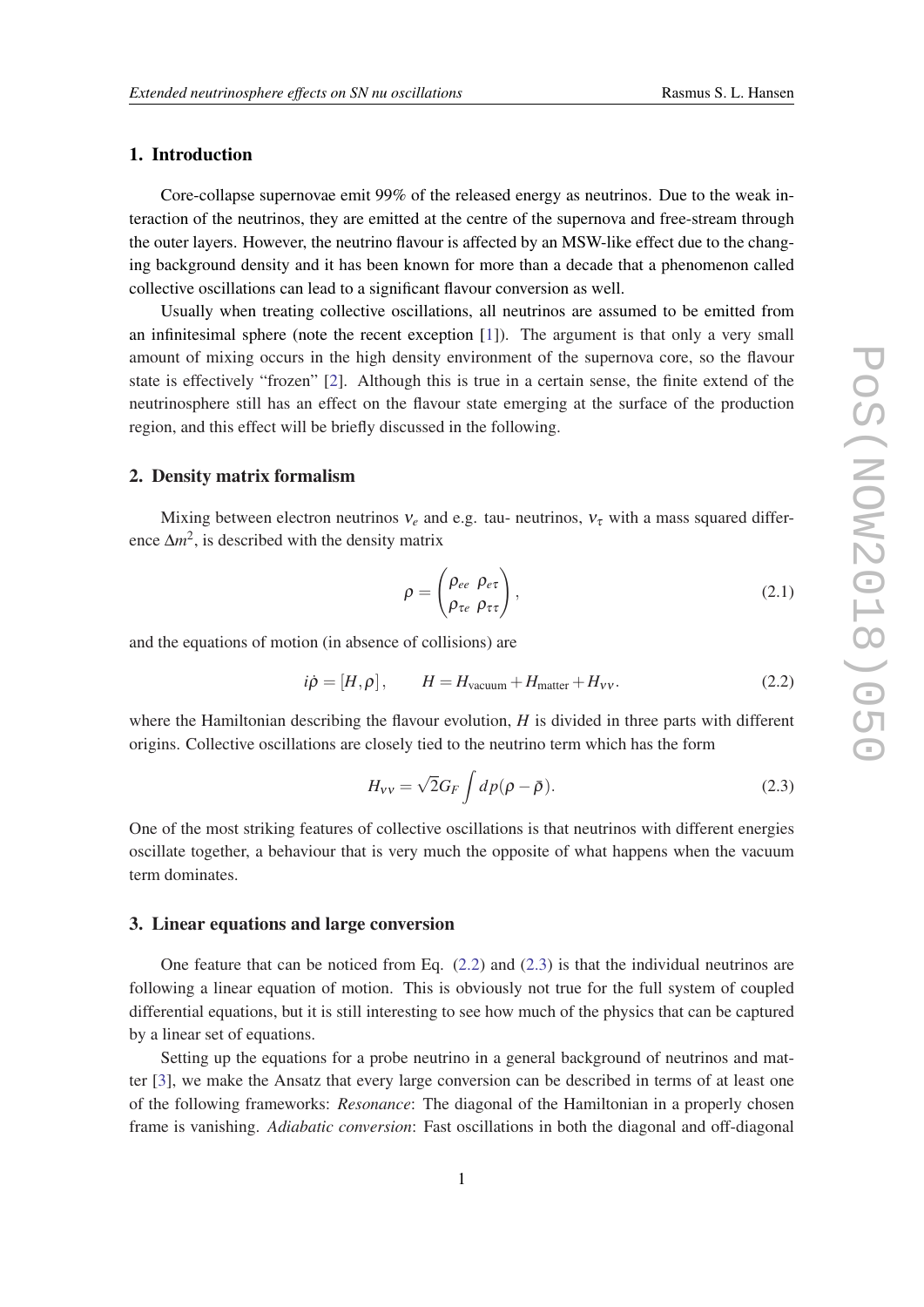

Figure 1: Conversion probability between  $v_e$  and  $v_\tau$  in a simple model with a parametric resonance (Figure from [[3](#page-3-0)]).

parts of the Hamiltonian can be removed by going to a rotating frame. The result is a Hamiltonian describing adiabatic evolution. *Parametric enhancement*: The conversion is gradually built up if the period of oscillation equals the period of change of the effective mixing angle.

In Fig. 1 we see the parametric enhancement for a simple model where background neutrinos with  $\omega_k = \Delta m^2 / 4E_k$  travel in one direction and a probe neutrino with  $\omega_p = \Delta m^2 / 4E_p$  travel in a different direction. The parameters are chosen such that the resonance condition is  $\omega_k = \omega_p$ , but as soon as the energy is slightly different, we see a significant suppression of the conversion amplitude. Taking a simple box spectrum in energy from  $0.5\omega_p$  to  $1.5\omega_p$ , the suppression is significant as well.

One shortcoming of this model is that it does not reproduce the typical energy dependence of collective oscillations. However, it can be used to gauge the averaging effect of an extended emission region. The parametric conversion is driven by the neutrino oscillations in the background, and the amplitude of these oscillations are suppressed when an extended emission region is considered. For the parametric resonance, the conversion time is suppressed linearly when the background oscillation amplitude is reduced [\[3\]](#page-3-0). The next question is how collective oscillations are suppressed when feedback is taken into account for the background neutrinos.

### 4. Extended sources

The radius of the neutrino sphere is typically measured in a few tens of kilometres, but the width is only a factor of a few smaller. Using a conservative value for the width of  $\sim 1 \text{km}$ , the number of oscillations within the production region is  $10^6 - 10^8$  [\[3\]](#page-3-0). This is also the amount of suppression that can be expected for the oscillation amplitude of the neutrino background.

In order to test how an extended emission region affect collective oscillations, we can use a simplified line model where neutrinos are traveling in the  $(x, z)$  plane. The neutrinos are emitted uniformly between  $z = 0$  and  $z = \Delta z$  at an angle  $\beta = \frac{\pi}{4}$ . The calculation is done without a collision term, and the neutrinos are introduced in the calculation as they are gradually emitted.

The results for four different sizes of the emission region are shown in the left panel of Fig. [2.](#page-3-0) The upper panel shows the conversion probability for  $v_e \rightarrow v_e$ , while the lower panel shows the difference between the normalized off-diagonal of  $\rho$  and  $H$ . The results show how the conversion is gradually postponed as the emission region becomes larger, but it does not increase linearly.